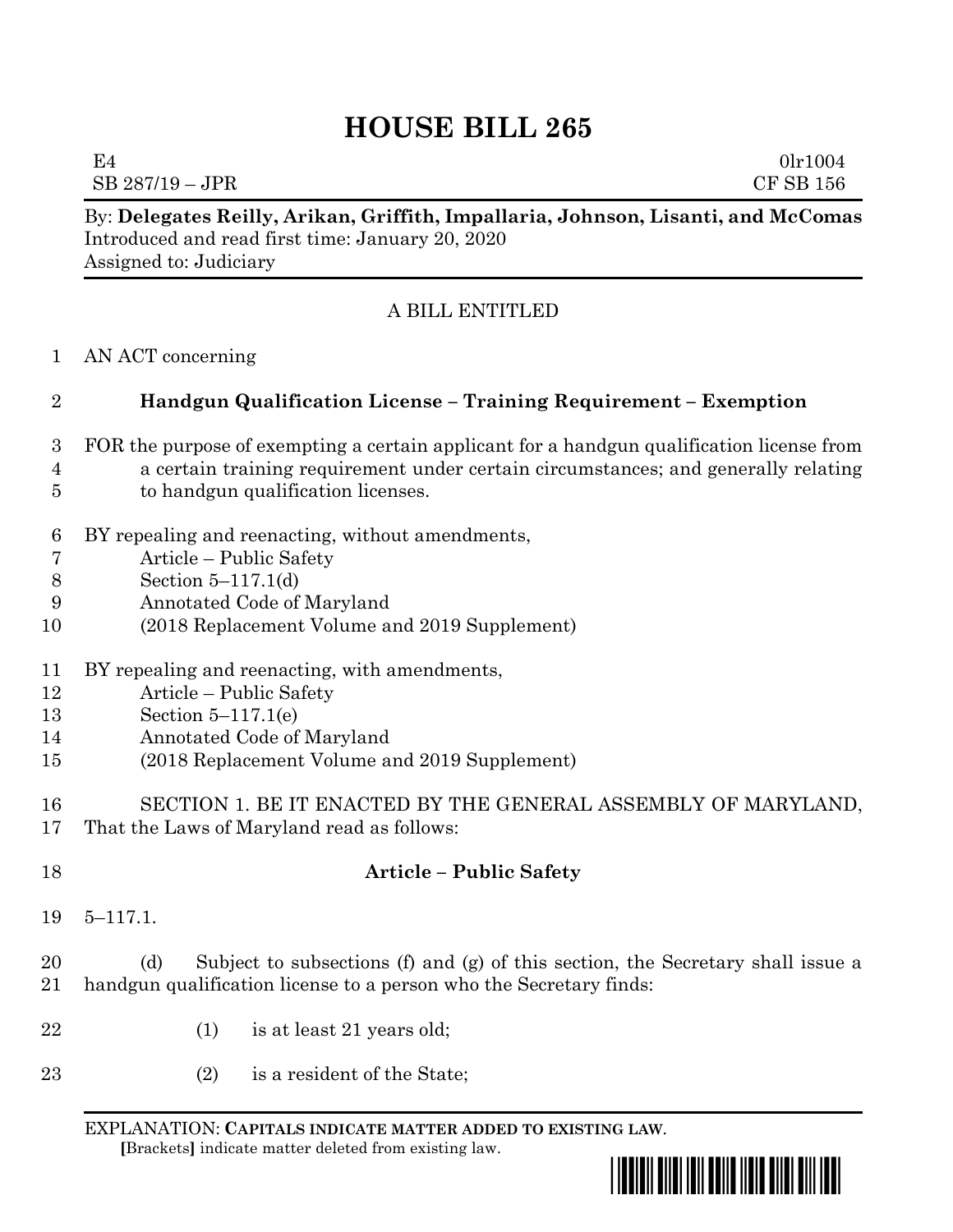## **HOUSE BILL 265**

 (3) except as provided in subsection (e) of this section, has demonstrated satisfactory completion, within 3 years prior to the submission of the application, of a firearms safety training course approved by the Secretary that includes: (i) a minimum of 4 hours of instruction by a qualified handgun instructor; (ii) classroom instruction on: 7 1. State firearm law; 2. home firearm safety; and 3. handgun mechanisms and operation; and (iii) a firearms orientation component that demonstrates the person's safe operation and handling of a firearm; and (4) based on an investigation, is not prohibited by federal or State law from purchasing or possessing a handgun. (e) An applicant for a handgun qualification license is not required to complete a firearms safety training course under subsection (d) of this section if the applicant: (1) has completed a certified firearms training course approved by the Secretary; (2) has completed a course of instruction in competency and safety in the handling of firearms prescribed by the Department of Natural Resources under § 10–301.1 of the Natural Resources Article; (3) is a qualified handgun instructor; (4) is an honorably discharged member of the armed forces of the United States or the National Guard; (5) is an employee of an armored car company and has a permit issued under Title 5, Subtitle 3 of this article; **[**or**] (6) IS A QUALIFIED RETIRED LAW ENFORCEMENT OFFICER, AS DEFINED UNDER THE LAW ENFORCEMENT OFFICERS SAFETY ACT, 18 U.S.C. § 926C; (7) IS AN ACTIVE OR RETIRED CORRECTIONAL OFFICER, SHERIFF, OR DEPUTY SHERIFF WHO HAS SUCCESSFULLY COMPLETED AN INITIAL CORRECTIONAL**